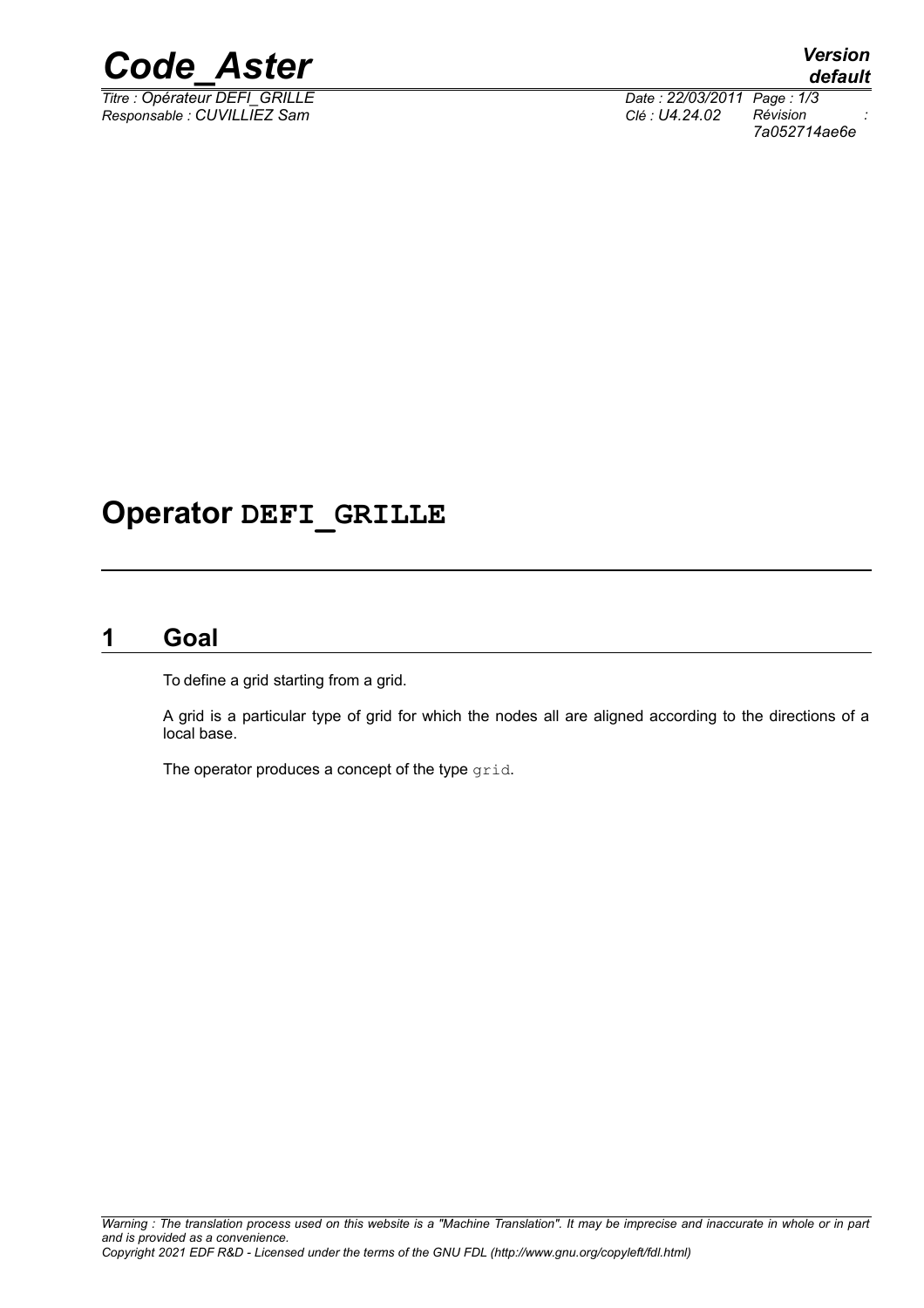# *Code\_Aster Version*

*Titre : Opérateur DEFI\_GRILLE Date : 22/03/2011 Page : 2/3*

)

## **2 Syntax**

| [qrid] | DEFT GRILLE |  |
|--------|-------------|--|
|        |             |  |

- $\bullet$  GRID = my, [grid]
- # Impression of information
- ◊ INFORMATION = / 0, [DEFECT]  $\begin{pmatrix} 1 \\ 2 \end{pmatrix}$  $2,$

*default*

*Responsable : CUVILLIEZ Sam Clé : U4.24.02 Révision : 7a052714ae6e*